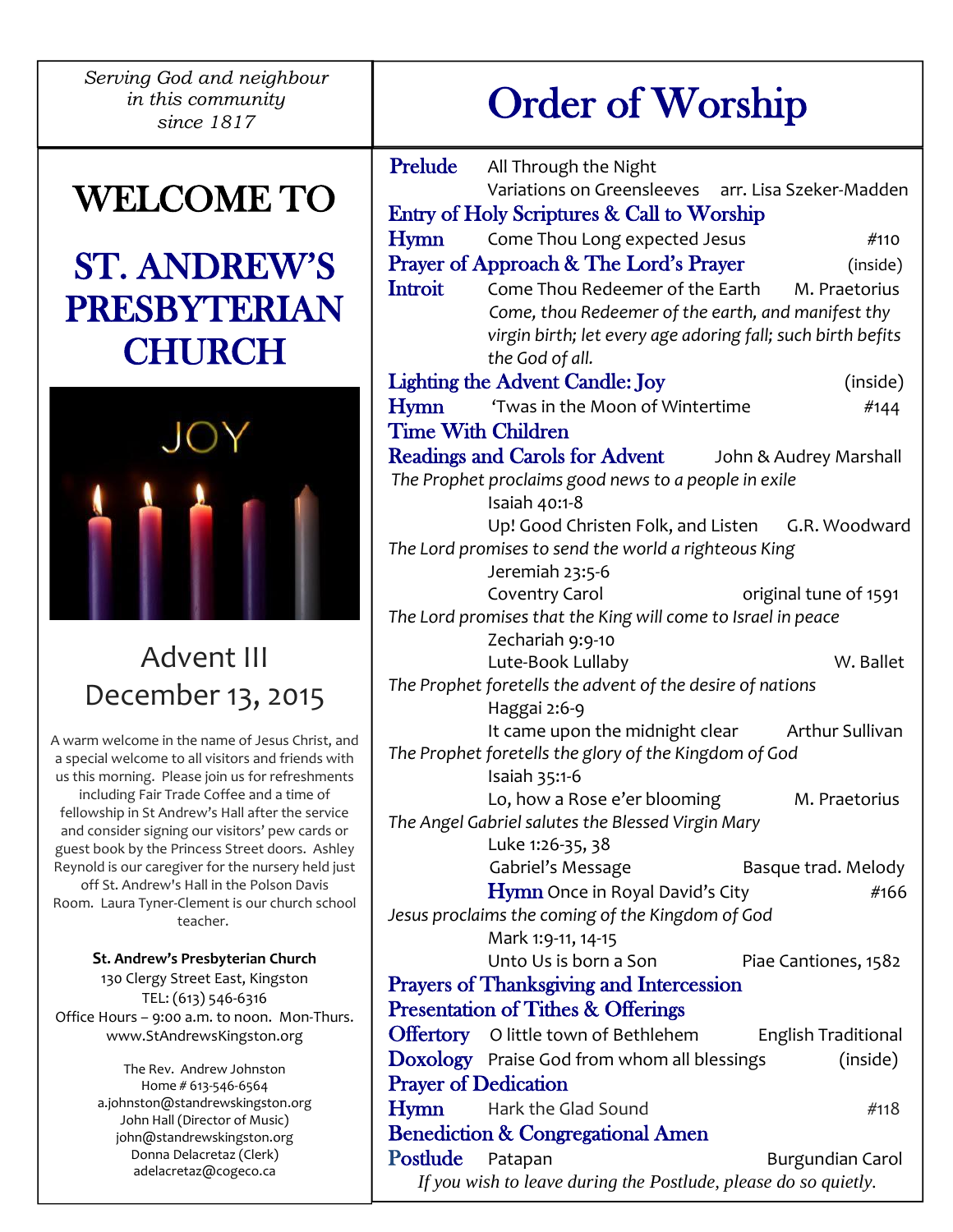# *The Lord's Prayer*

Our Father who art in heaven, hallowed be thy name. Thy kingdom come, thy will be done, on earth, as it is in heaven. Give us this day our daily bread, and forgive us our debts, as we forgive our debtors. And lead us not into temptation, but deliver us from evil. For thine is the kingdom, the power, and the glory, forever. Amen

# *Scripture Readings*

*Isaiah 40:1-8*

Comfort, O comfort my people, says your God. Speak tenderly to Jerusalem, and cry to her that she has served her term, that her penalty is paid, that she has received from the Lord's hand double for all her sins. A voice cries out: 'In the wilderness prepare the way of the Lord, make straight in the desert a highway for our God. Every valley shall be lifted up, and every mountain and hill be made low; the uneven ground shall become level, and the rough places a plain. Then the glory of the Lord shall be revealed, and all people shall see it together, for the mouth of the Lord has spoken.' A voice says, 'Cry out!' And I said, 'What shall I cry?' All people are grass, their constancy is like the flower of the field. The grass withers, the flower fades, when the breath of the Lord blows upon it; surely the people are grass. The grass withers, the flower fades; but the word of our God will stand for eve *Jeremiah 23:5-6*

The days are surely coming, says the Lord, when I will raise up for David a righteous Branch, and he shall reign as king and deal wisely, and shall execute justice and righteousness in the land. In his days Judah will be saved and Israel will live in safety. And this is the name by which he will be called: 'The Lord is our righteousness.'

## *Zechariah 9:9-10*

Rejoice greatly, O daughter Zion! Shout aloud, O daughter Jerusalem! Lo, your king comes to you; triumphant and victorious is he, humble and riding on a donkey, on a colt, the foal of a donkey. He will cut off the chariot from Ephraim and the warhorse from Jerusalem; and the battle-bow shall be cut off, and he shall command peace to the nations; his dominion shall be from sea to sea, and from the River to the ends of the earth.

# *Haggai 2:6-9*

For thus says the Lord of hosts: Once again, in a little while, I will shake the heavens and the earth and the sea and the dry land; and I will shake all the nations, so that the treasure of all nations shall come, and I will fill this house with splendour, says the Lord of hosts. The silver is mine, and the gold is mine, says the Lord of hosts. The latter splendour of this house shall be greater than the former, says the Lord of hosts; and in this place I will give prosperity, says the Lord of hosts.

## *Isaiah 35:1-6*

The wilderness and the dry land shall be glad, the desert shall rejoice and blossom; like the crocus it shall blossom abundantly, and rejoice with joy and singing. The glory of Lebanon shall be given to it, the majesty of Carmel and Sharon. They shall see the glory of the Lord, the majesty of our God. Strengthen the weak hands, and make firm the feeble knees. Say to those who are of a fearful heart, 'Be strong, do not fear! Here is your God. He will come with vengeance, with terrible recompense. He will come and save you.' Then the eyes of the blind shall be opened, and the ears of the deaf unstopped; then the lame shall leap like a deer, and the tongue of the speechless sing for joy. For waters shall break forth in the wilderness, and streams in the desert;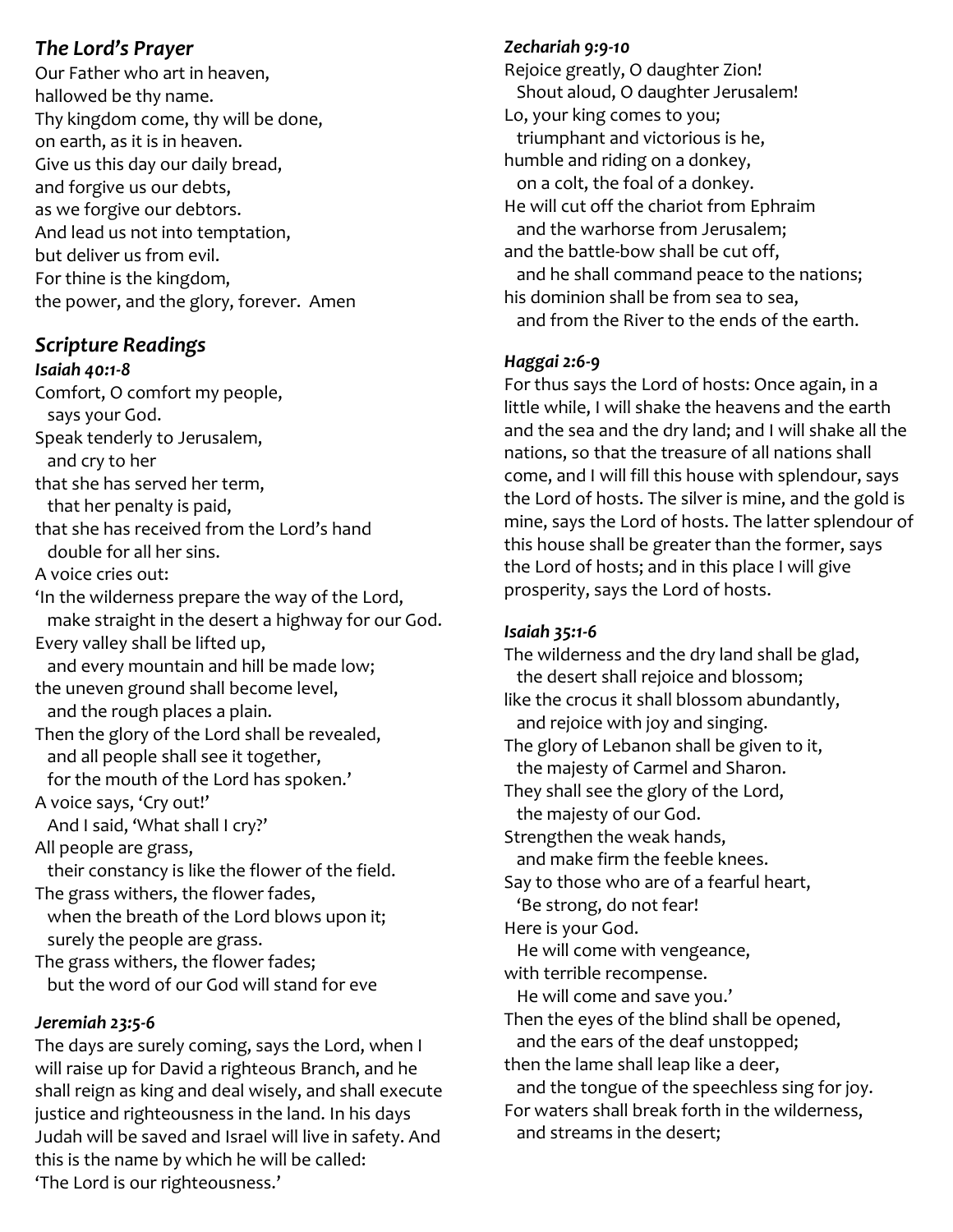#### *Luke 1:26-35, 38*

In the sixth month the angel Gabriel was sent by God to a town in Galilee called Nazareth, to a virgin engaged to a man whose name was Joseph, of the house of David. The virgin's name was Mary. And he came to her and said, 'Greetings, favoured one! The Lord is with you.' But she was much perplexed by his words and pondered what sort of greeting this might be. The angel said to her, 'Do not be afraid, Mary, for you have found favour with God. And now, you will conceive in your womb and bear a son, and you will name him Jesus. He will be great, and will be called the Son of the Most High, and the Lord God will give to him the throne of his ancestor David. He will reign over the house of Jacob for ever, and of his kingdom there will be no end.' Mary said to the angel, 'How can this be, since I am a virgin?' The angel said to her, 'The Holy Spirit will come upon you, and the power of the Most High will overshadow you; therefore the child to be born will be holy; he will be called Son of God. Then Mary said, 'Here am I, the servant of the Lord; let it be with me according to your word.' Then the angel departed from her*.*

#### *Mark 1:9-11,* **14-15**

In those days Jesus came from Nazareth of Galilee and was baptized by John in the Jordan. And just as he was coming up out of the water, he saw the heavens torn apart and the Spirit descending like a dove on him. And a voice came from heaven, 'You are my Son, the Beloved; with you I am well pleased. Now after John was arrested, Jesus came to Galilee, proclaiming the good news of God, and saying, 'The time is fulfilled, and the kingdom of God has come near; repent, and believe in the good news.'

#### *Doxology*

Praise God, from whom all blessings flow; Praise God, all creatures here below; Praise God above, ye heavenly host; Praise Father, Son, and Holy Ghost. Amen.

## *Notes from the Director of Music*

Today's service has evolved from a form of service first conceived in the late 19<sup>th</sup> century by the Bishop of Truro in England. A revised set of readings was drawn up by King's College for use in Advent and this is what we are using in today's service. The hymns and carols are mainly from centuries ago and we are happy to have the St.

Andrew's Baroque ensemble help to give a sense of olden times to this lovely service.

The two **Preludes** are arrangements of traditional tunes. The first tune is also known by its Welsh name *Ar Hyd y Nos*. The earliest reference to *Greensleeves* was in 1580 when it was called "a new Northern Dittye". Shakespeare made reference to the tune in *The Merry Wives of Windsor*. Some believe it was composed by King Henry VIII. Over the years it has had many lyrics attached to it, both sacred and secular.

The first **Hymn**, with words by Charles Wesley (1707-1788), is sung to the tune *Stuttgart*  (found at #521) taken from a hymn book of 1715. The **Introit** uses a text translated from the original Latin text of St. Ambrose (340-397) and uses a melody adapted by M. Praetorius (1571-1621) who also wrote "Lo, how a Rose e'er blooming".

The second **Hymn,** which is very Canadian, uses the tune of an early French Carol and will be introduced with a verse in the original Huron language, written by Jesuit missionary Fr. Jean de Brébeuf (c 1643) with an accompaniment by Healey Willan. The common loose translation was made by Canadian poet Edgar Middleton in 1926. The first Carol "Up! Good Christen Folk and Listen" is from the *Piae Cantiones* of 1582. "Unto us is born a Son" is from the same source.

The "Lute Book Lullaby" by William Ballet, is from an early 17<sup>th</sup> century manuscript found in Dublin. The very familiar words of "It came upon the midnight clear" were written in 1849 by American Edmund Hamilton Sears at a time when there was much political strife in the world. Sir Arthur Sullivan, anxious to do something other than comic operas with W.S. Gilbert, compiled a hymn book in 1874 and arranged an old English melody to go with these words.

The service ends with a lively carol from France with the original title "Guilló, pran ton tamborin". Our thanks to our readers and above all, to our choir and Baroque Ensemble for their many hours of preparation.

#### *Ushers*

*Today:* Andy & Alec Mills, Helen McEwen, Ada Mallory

*Next Week:* Peter Trudeau, Bob Hessell, Ralph Kendall, Wendy Worling